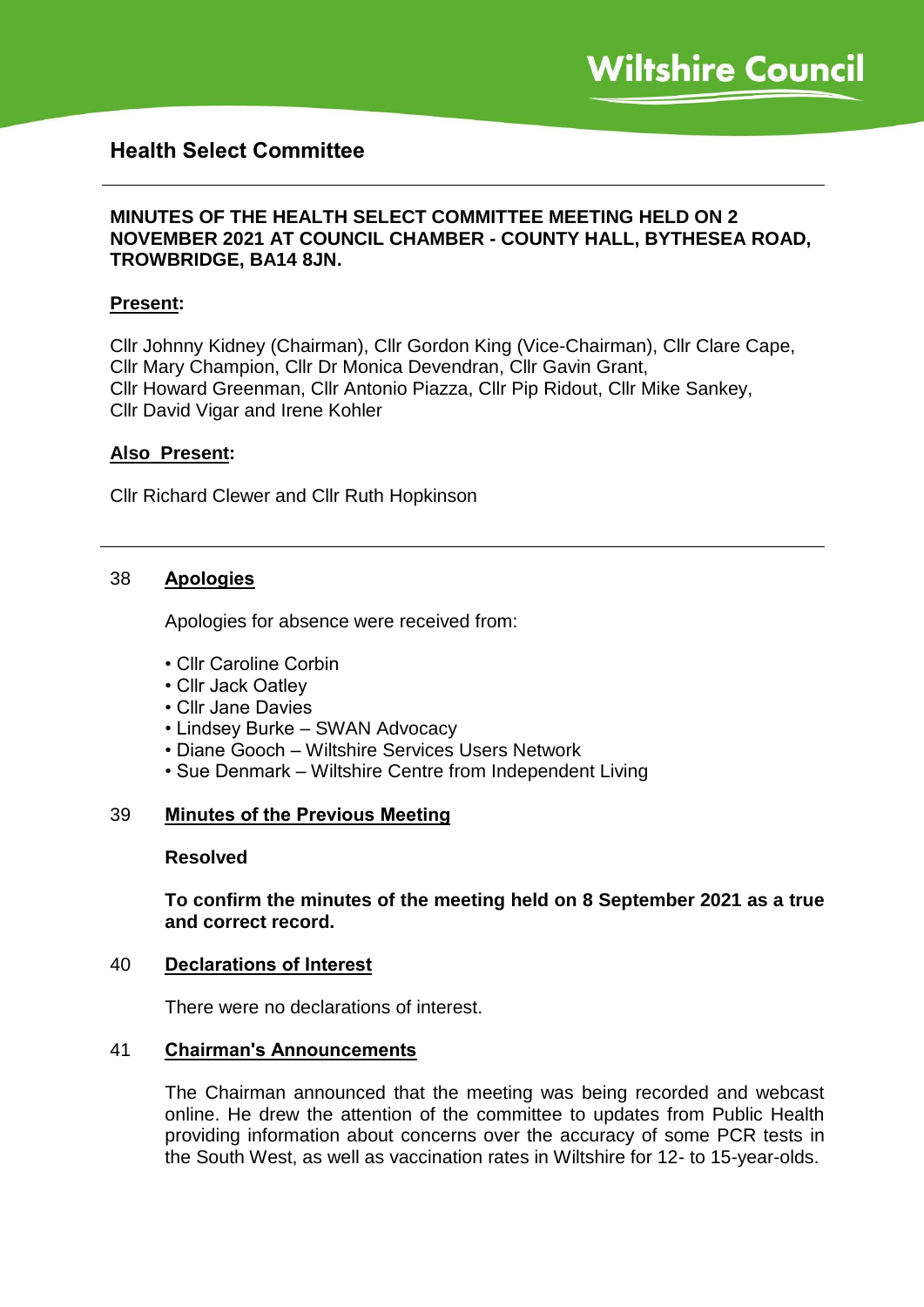He then reported that the Vice-Chairman and he had attended meetings on the following topics since the previous Health Select Committee:

• Reconfiguration work taking place at the Salisbury Hospital site over the next decade.

• Adult Social Care in Wiltshire.

• An update on Furlong Close following the inspection by the Care and Quality Commission.

• Delivery of NHS Health Checks in Wiltshire

• The latest challenges facing Wiltshire's care homes and how to potentially incorporate these into the committee's work programme.

The Chairman also attended a Health and Wellbeing Board workshop to discuss the future role of the Board.

It was noted that Henry Powell was standing in as Scrutiny Officer for the meeting.

#### 42 **Public Participation**

Questions and a statement were received from the following member of the public:

Mr Chris Caswill

As the questions, available in Agenda Supplement 1, and statement related to the Forward Work Programme and Integrated Care System items, it was decided to provide verbal responses under items 8 and 11 respectively. A link to the attached reposes is available in Appendix 1.

## 43 **A Review of the Impact of the Pandemic on Carers Across the County**

The Chief Executive Officer of Carer Support Wiltshire, Judy Walker, and the council's Director for Joint Commissioning, Helen Jones, provided an overview of the impact of the pandemic and the longer-term implications for carers.

The officers referred the committee to the findings of a recent Carers UK survey, contained within the agenda pack. Key findings included:

- 70 percent of carers were providing more care than they had been prepandemic. This was believed to be in part due to the reduced availability of existing services.
- 87 percent strongly agreed that they were worried about what would happen to the person they were caring for if they themselves had to selfisolate or become ill.
- There was an increase in mental health issues, with particular concern about the isolation of young carers.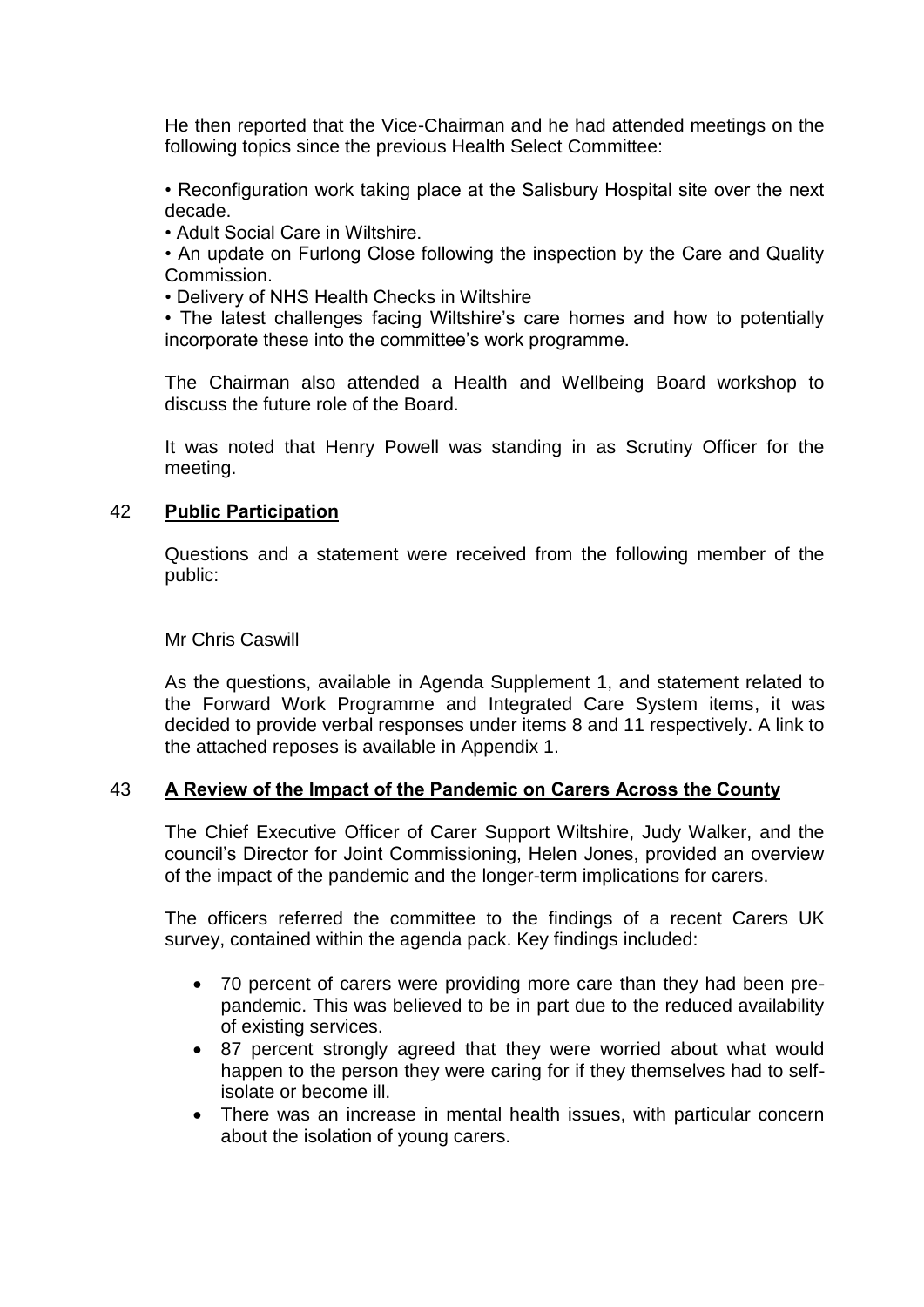The pandemic forced Carer Support Wiltshire and its partners to work in different ways, including a shift to online working and the delivery of new services. An example of this was that a team of volunteers offering wellbeing checks via 'phone or Zoom. Wiltshire Council had also provided PPE to carers supporting people not living in their own home. Furthermore, Lottery funding had allowed the delivery of a new counselling service for carers affected by lockdown and a Hospital Liaison Service (HLS) was established in response to winter pressures. Although many services had been able to resume after July 2021 as lockdown restrictions eased, some services, such as the Carer's Café at Great Western Hospital had not been able to reopen due to ongoing Covid-19 related issues.

During the discussion the following points were made:

• It was noted that HLS was developed specifically in response to the winter pressures exacerbated by Covid-19 and had run until April 2021.

• Questions were received about whether community services across the county reflected the population profile and in particular the impact of the pandemic on carers from ethnic minority backgrounds.

• The relative merits of online and in person services were discussed and it was noted that a blend of approaches was being maintained, including virtual cafes. Virtual services enabled Carer Support Wiltshire to offer services to those who would not have benefitted beforehand, but virtual meetings were not beneficial to all. Officers noted that it was a priority to assist carers with technological issues.

• Members noted that it might be beneficial for Area Board Chairmen to be notified of the pressure on services and for Community Engagement Mangers to provide additional support in their areas.

• Officers explained that there were fewer Covid-19 outbreaks in care homes than at the start of the pandemic. An outbreak was when two or more cases were found in a single home and this would lead to it having to close to visitors.

## **Resolved**

- **1) To thank Carer Support Wiltshire and officers for the information provided on the impact of the pandemic on carers across Wiltshire.**
- **2) To receive the further information offered on the impacts of the pandemic on Black and Monitory Ethnic (BME) carers.**
- **3) To ask the council's Area Board Chairmen to consider the needs of vulnerable members of their communities and explore what community-led support can now be coordinated in readiness for this winter.**

## 44 **Royal United Hospital Bath (RUH) - Shaping a Healthier Future - Health and Care Model Development**

Richard Smale, Executive Director of Strategy and Transformation, at B&NES, Swindon and Wiltshire Clinical Commissioning Group, provided an update on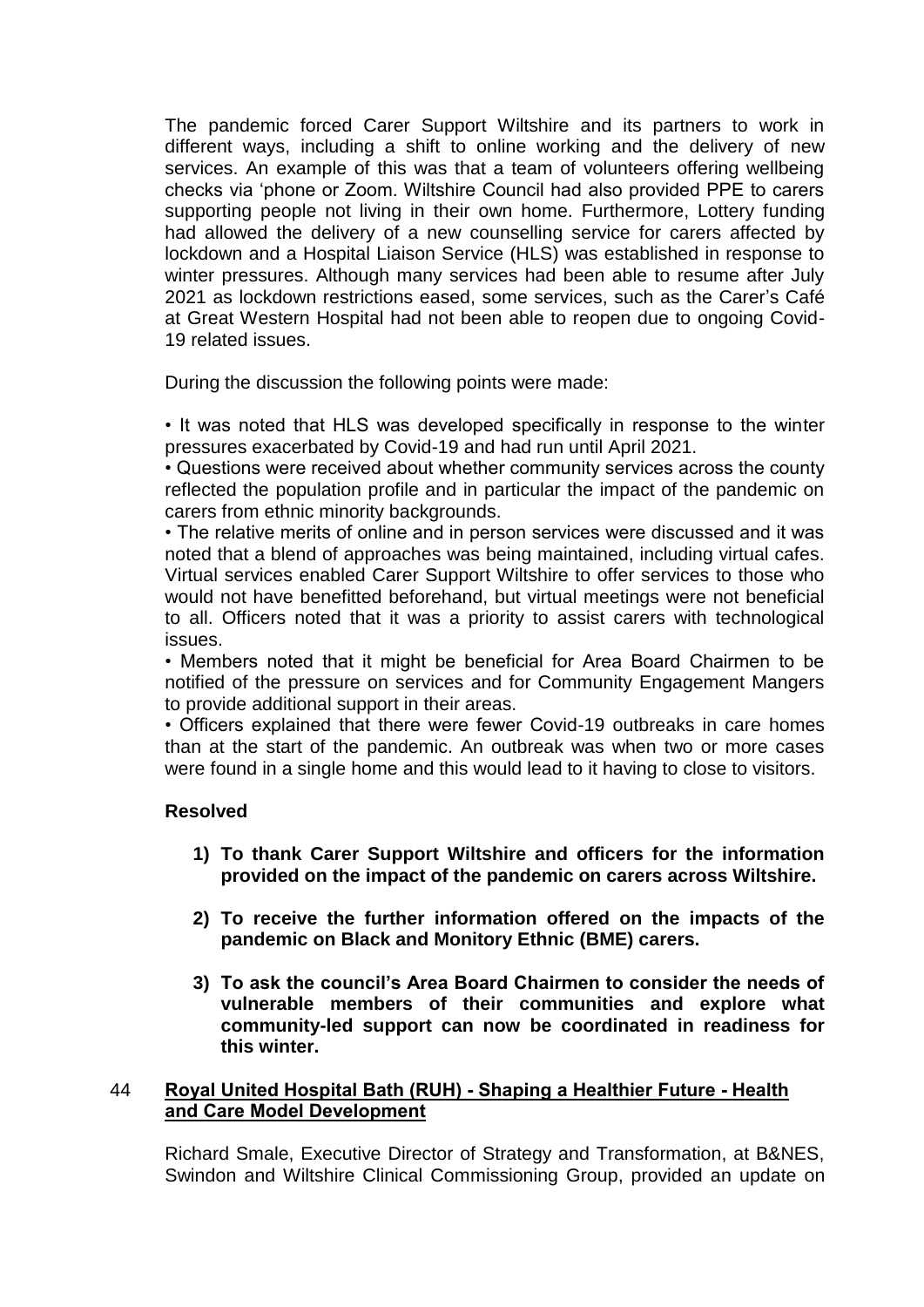the development of the health and care model. The director reiterated that they were focusing on how best to join up services and learning the lessons about how technology and services were delivered during the pandemic. He explained that the model was also an opportunity to do things differently, such as adapting services to specific locations, for example in rural areas. Emphasising that the development of the plans was part of a longer-term conversation, he then invited the committee to submit questions.

During the discussion the following points were made:

• Members thanked the director for the update, praising both the ambition and realism of the plan.

• Members stated that they would welcome further details about how the goals would be implemented. They also queried whether certain changes, such as the roll out of new technology would be able to be implemented as quickly without the plan. The director emphasised that the plan was the starting point for further conversation and that extra funding would be delivered for hospitals and diagnostics.

• The director noted that a better integrated system would allow a greater opportunity for local services, such as optometry, to input into the system.

• Given the importance of the social aspect of shaping a healthier future, questions were asked about the level of engagement with groups not overtly connected to healthcare, such as parish councils or voluntary groups.

• Members agreed with the director about the need for an honest conversation with patients, for example recognising that some services could only be delivered in certain locations and care could be carried out by a range of health staff.

• Lucy Townsend, Corporate Director of People, stated that she would welcome further engagement opportunities around the implications of the plans for local authorities, the governance framework and financial modelling.

• Richard Smale noted that he would welcome feedback from as many groups as possible and stressed that the committee was critical to overseeing how the plan met the needs of the Wiltshire population.

• Clarity was sought about the title of the project as well as the involvement of other hospitals and the planned Integrated care System (ICS). The director explained that the title originated from plans for financial investment in the RUH, but it was only a single piece of the jigsaw and what was ultimately built would depend on how wider system developed. Further details about possible investment in diagnostics and Salisbury District Hospital would be available in due course.

• Members stated that they would welcome further updates at a future meeting, particularly in terms of delivery and project costs.

## **Resolved**

**1) To note the update on the health and care vison and support model being developed and how this will shape any potential business case bids to invest in the RUH infrastructure.**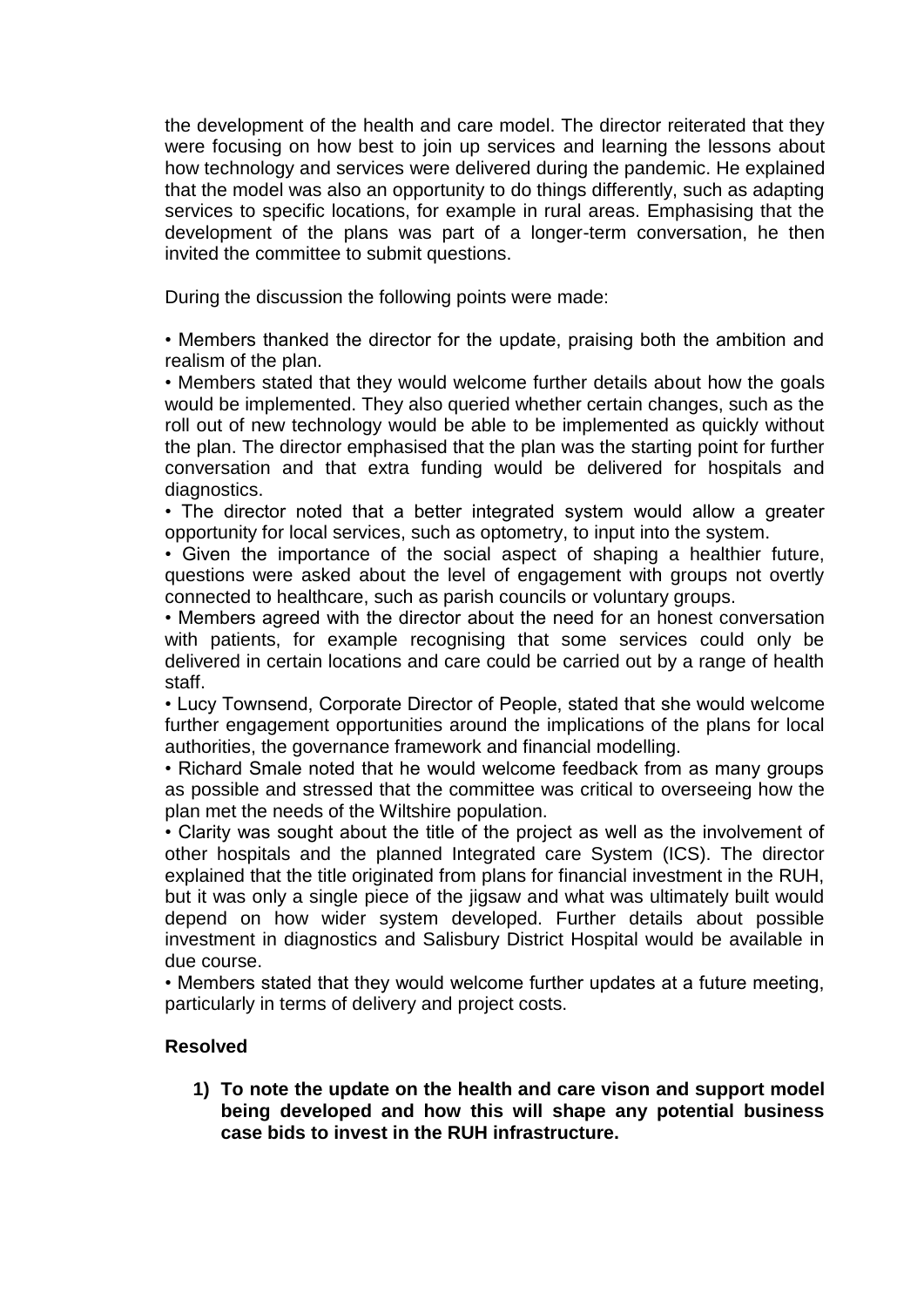## **2) To receive a further report at a future meeting, after the 2 November – 14 December consultation, providing further information on the issues raised by Committee today.**

#### 45 **Update on the ICS Governance Framework for Wiltshire**

The Chairman invited the committee to consider the draft report, contained within the agenda pack, ahead of its consideration by Cabinet on 30 November. He also responded to question Q21-03 submitted by a member of the public. A copy of the question and response can be found in Appendix 1.

Corporate Director of People, Lucy Townsend, provided an overview of the proposed arrangements for the BSW Integrated Care System (ICS) and the role of Wiltshire Council in the governance framework. As a result of the government's Health and Care Bill, expected to come into law in April 2022, the current Clinical Commissioning Group (CCG) for BSW would be replaced by an **ICS NHS Body**. As well as this body, the ICS would contain an **ICS Health and Care Partnership**, responsible for supporting integration. The Health and Care Partnership would include representatives from local authorities (including Wiltshire Council), other local partners and the NHS.

The director noted that the ICS would operate on so called system (BSW), place (Wiltshire) and neighbourhood levels. The focus of Wiltshire Council would be on the place-based part of the ICS, through a group called the **Wiltshire Integrated Care Alliance**. As part of the Alliance the council would work with other community providers, including from the voluntary sector and those currently working within the CCG. It was explained that there was a degree of flexibility around what the governance arrangement for the Alliance could look like, as it was not fixed in statute.

It was reported that a governance framework for the Alliance had been agreed in principle at series of workshops and it was proposed to establish a joint committee, similar to the existing Locality Commissioning Board, run through the council and the CCG, but also including other local partners. However, the director stressed that the governance model was adaptable and could change over time as the model developed.

The workshops had also been used to agree key priorities and, as a result, several projects were now underway. Examples of the projects included reviewing how population data could be better utilised, as well as running a pilot scheme in Trowbridge to look at ways of providing wrap around support at a local level. To build upon the proposals discussed at the workshops it was planned to submit a Memorandum of Understanding (MoU) and Collaboration Agreement to Cabinet for approval. The Collaboration Agreement would contain a Terms of Reference for the proposed statutory structures. Both the MoU and Collaboration Agreement would also need to be agreed by the **ICS**.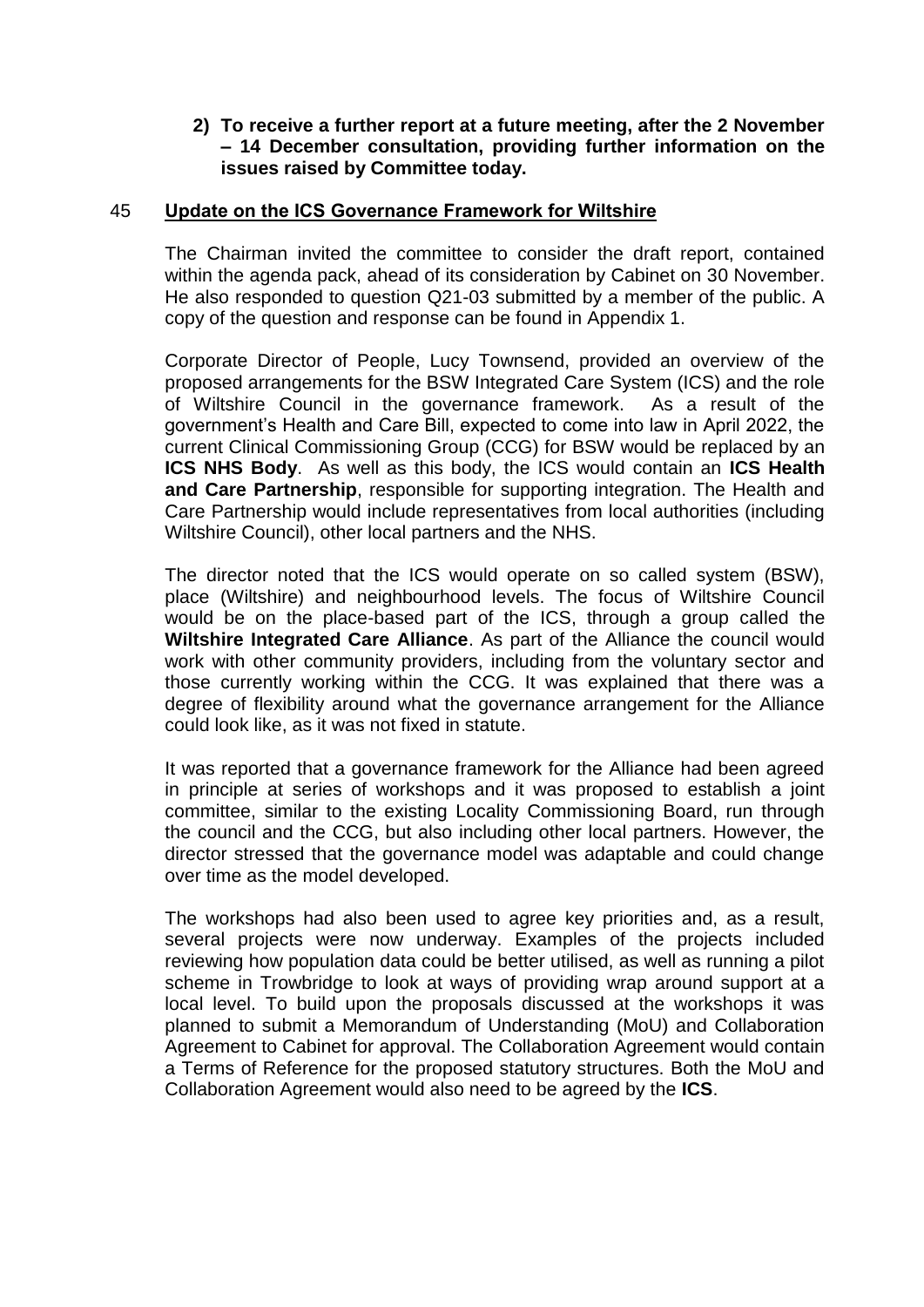During the discussion the following points were made:

• Members thanked the director for the update.

• Cllr Richard Clewer, Leader of the Council and Chair of the Health and Wellbeing Board, reassured members that conversations were ongoing with a wide range of partners at both a political and officer level. He reiterated the importance of a strong working relationship between the politically run local authorities and the NHS.

• The director explained that the complexity of language included in the report largely originated from the language used within the government's Health and Care Bill.

• It was noted that that decision about the wider role of the NHS in social care would be made a central government level. At a Wiltshire Care Alliance level, the focus of the report, it would be up to local authorities to decide what funding went into the Alliance beyond the Better Care Fund.

• In response to questions about the relationship between the Health and Wellbeing Board and the Integrated Care Alliance, it was reported that the Health and Wellbeing Board was not able to hold the Alliance to account on a statutory basis, but conversations were ongoing about ways in which it could maintain oversight.

• The director stated that she would welcome further collaboration on development of care models and the wider ICS governance framework.

• Members commented that they looked forward to extra information about the role of scrutiny and the relationship between the Health Select Committee and the new structures as the model evolved.

## **Resolved**

**1) To note the draft proposals to Cabinet on 30 November, which are to:**

**a) develop place-based working through the Wiltshire Alliance, and b) agree to the development of a Memorandum of Understanding (including a collaboration agreement) together with new Terms of Reference for the proposed statutory structures;**

- **2) To ask that officers ensure the final report to Cabinet is written in as plain English as possible so that it is understandable to all.**
- **3) To receive further reports as the Integrated Care System Governance Framework develops at appropriate milestones.**

## 46 **South Western Ambulance Service Trust - Engagement with the Health Select Committee**

Paul Birkett-Wendes, Wiltshire County Commander from the South West Ambulance Service Trust (SWAST), provided a verbal update on the key priorities for the service as it developed a new engagement strategy. He explained that the number of 999 calls they received had gone up significantly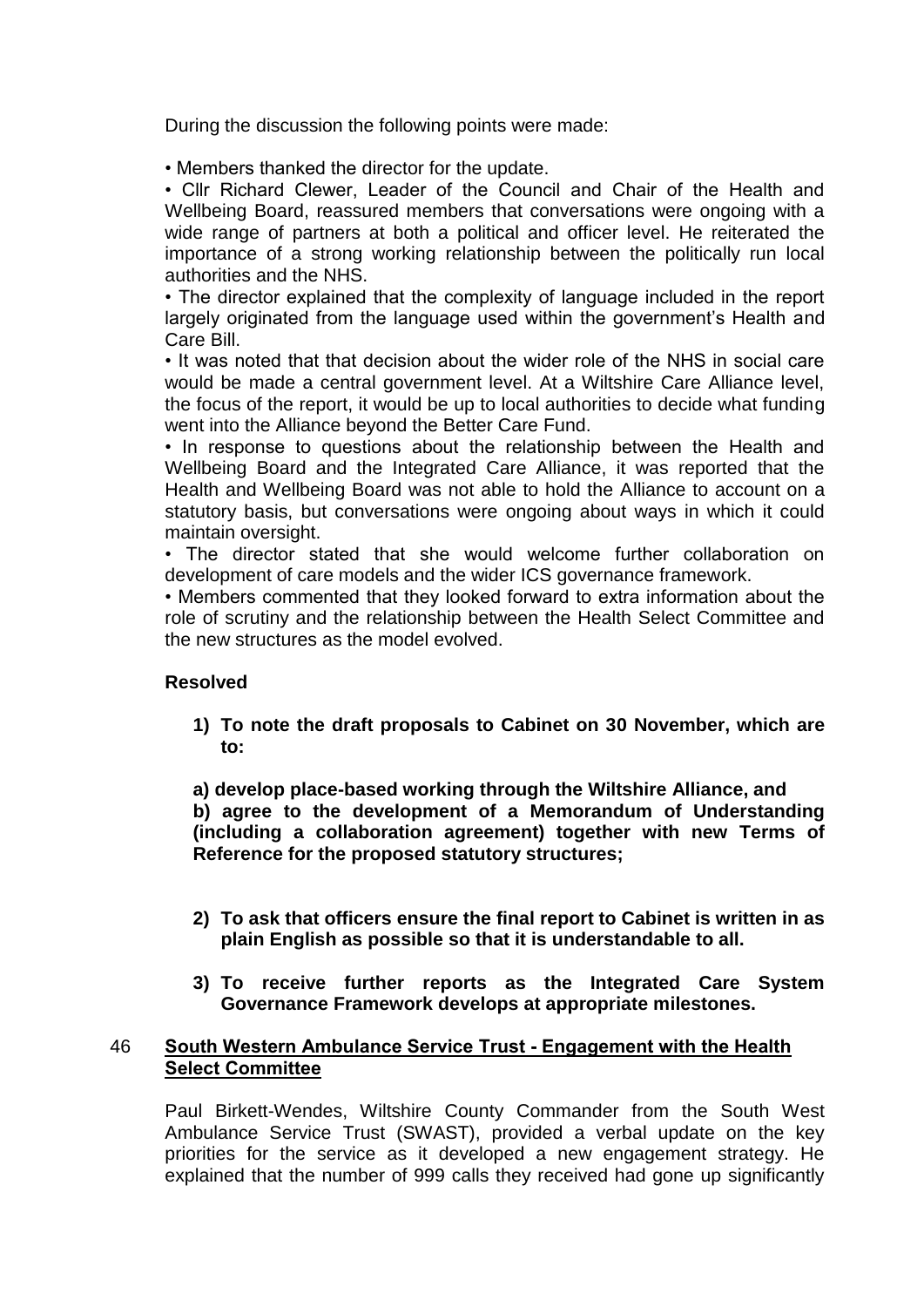over the past six months. The increased pressure on the service meant that a major incident was declared between 7 and 10 September as three thousand incidents were reported in five consecutive days. Despite the rise in the number of calls, the overall number of people being admitted to hospital had not increased, with fewer than four in ten calls leading to someone being admitted to Accident and Emergency (A&E).

Of particular concern was an increase in the time that ambulances had to wait outside of hospitals. In the week commencing 6 September handover delays had led to the equivalent of 510 ambulance shifts being lost across the South West. This extra strain on resources meant that in September only 51 percent of category one calls were able to be responded to within 10 minutes, when the target was seven minutes. The commander reported that they were about to undertake an 18-month long transformation programme, so welcomed the input of the committee.

During the discussion the following points were made:

• Members thanked the commander for update and asked what they could do to remind their constituents to only ring 999 in a genuine emergency.

• Given that the overall number of patients going to A&E had not increased, the commander stated that the goal was to reduce the number of lower acuity 999 calls.

• Questions arose about the relationship between the increase in 999 calls and the ability of patients to see their GP or get through on the 111 line. The commander noted that they had a good relationship with their 111 colleagues. A pilot study was being trialled for 111 to hold on to category two calls for longer, allowing for extra evidence to be gathered about whether an ambulance was required.

• Members noted that they would like to see further information about Wiltshire specific figures and how they related to the wider South West figures.

• In response to questions about staff turnover in call centres, the commander stated that they were recently seeing around 10 to 13 resignations a month, out of an overall staff of around 500, which was higher than the figures the previous year.

• It was stated that council representatives were in regular contact with SWAST's governance board. The Corporate Director of People stressed that the health system worked collectively and that conversations were ongoing about how best to relieve pressures.

Cllr Ridout briefly left the meeting between 13:06 and 13:14pm.

## **Resolved**

- **1) To thank the Trust for the update on the ambulance service's current activity and pressures.**
- **2) To note:**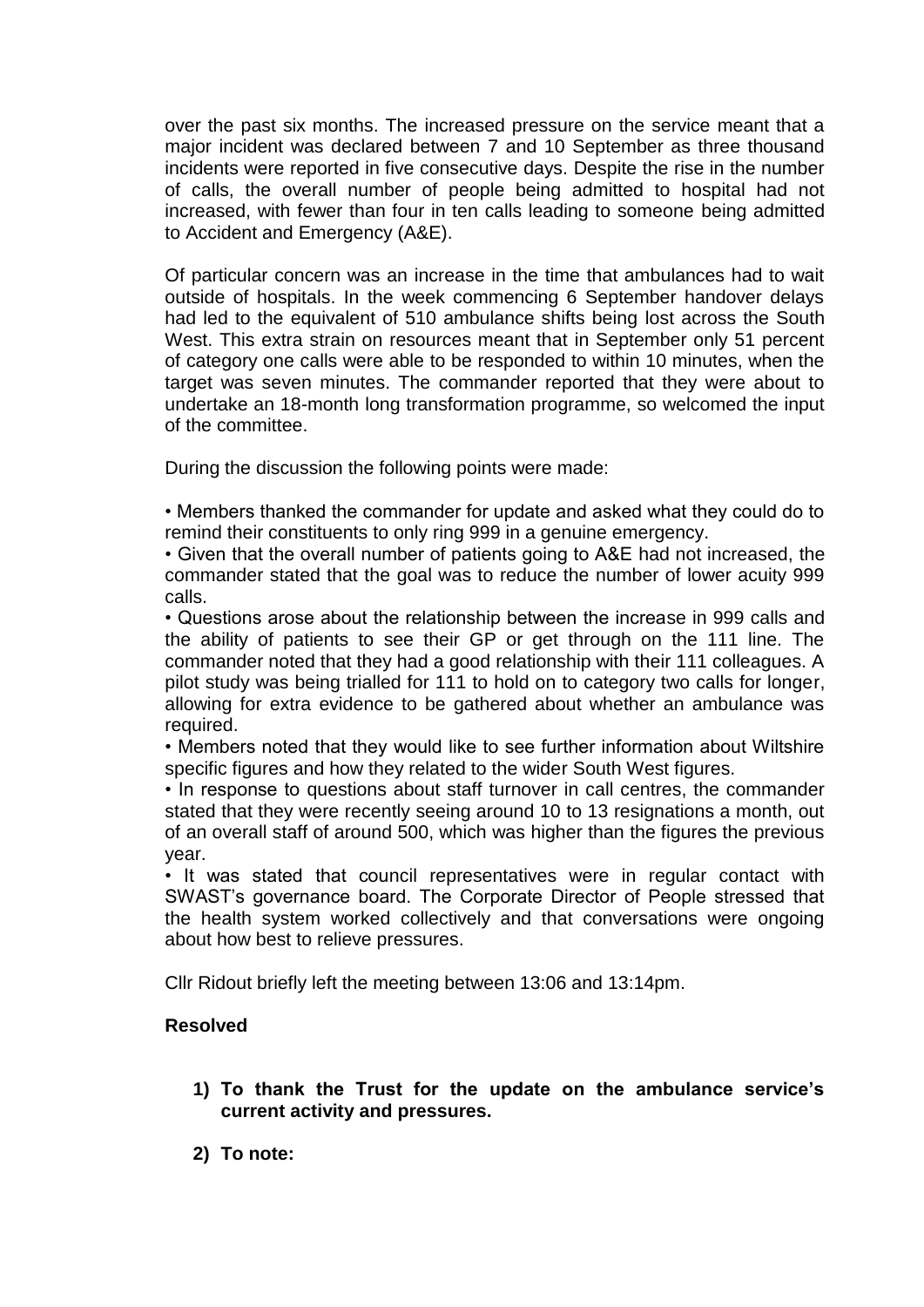**a) That during September, the Trust declared a major incident due to the unprecedented levels of activity.**

**b) That during that period, the rates of people assessed by paramedics as requiring hospital treatment actually reduced; and c) The significant handover delays being experienced at hospitals and the impact of this on ambulance response times.**

- **3) To note that the Trust is about to commence an 18-month transformation programme, to include exploring ways to address the challenges being experienced at present.**
- **4) To raise with the Health and Wellbeing Board the challenges being experienced by the Ambulance service and the importance of developing and promoting other ways of accessing treatment.**
- **5) To receive a future report on the 111 trial being run by Medvivo and the Trust.**

# 47 **Housing Related Support - Outcome of the Rapid Scrutiny Exercise**

Cllr Ruth Hopkinson, lead member for the rapid scrutiny excise, referred the committee to pages 57 - 61 of the agenda pack and provided an overview of their key findings. She noted that the service was non statutory, not equitable and no longer fulfilled its original purpose. However, whilst the rapid scrutiny group were satisfied that the position of council was the most appropriate way forward and a transition plan was in place, they did have some concerns about timescales, particularly in relation to the completion of care assessments. They also felt that further reassurance was required to ensure that landlords were meeting their statutory responsibilities. Given the need to guarantee that residents continued to be supported it was felt appropriate to request a further meeting in February 2022.

During the conversation the following points were made:

• Members thanked Cllr Hopkinson and praised her report.

• As a consultation found that 62 percent of service users used it to reduce social isolation rather than for its intended purpose, reassurance was sought about what was being done to alleviate loneliness for those who had benefitted from the scheme.

• Director for Joint Commissioning, Helen Jones, explained that individuals needing a care act assessment would be seen on a one-to-one basis. Information had also been shared with the Community Engagement Team to ensure that they were working with landlords to look at the services being offered.

• Members asked for further information about the statutory responsibilities required and whether landlords were meeting those responsibilities in their divisions.

## **Resolved**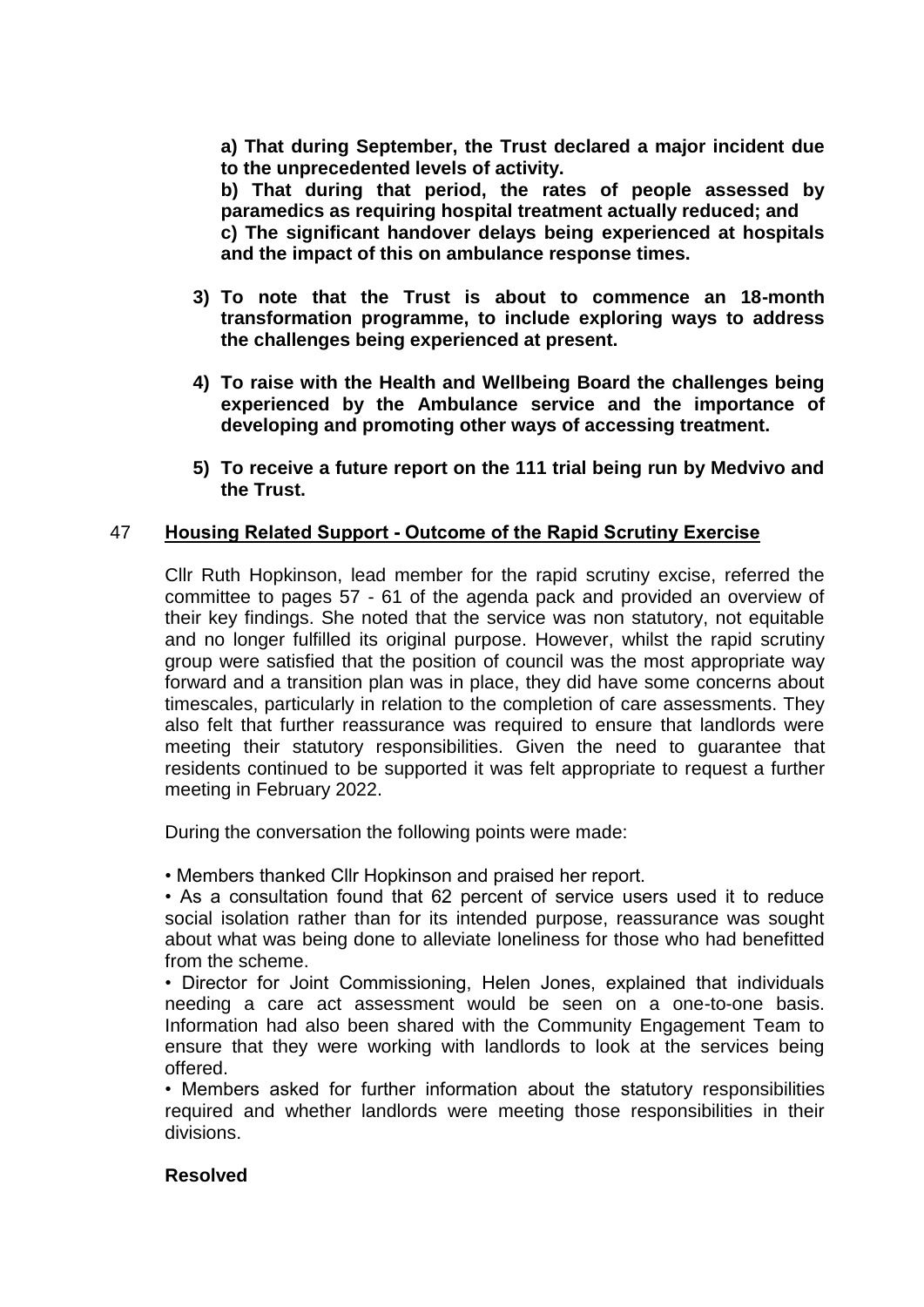**To approve the following findings of the Rapid Scrutiny Exercise:**

- **1) That the group was satisfied that the preferred position of the council – option B, was the most appropriate way forward for Housing Related Support;**
- **2) That the group was satisfied that a transitional plan was in place to 31 March 2022, subject to the project team engaging with Public Health colleagues to identify potential substance misuse support;**
- **3) That in recognition of the number of milestones within the transition plan that the Rapid Scrutiny group reconvenes to meet with landlords, the project team, the community engagement team and volunteers to ensure that ongoing appropriate support was in place for residents up to and beyond 1st April 2022, reporting to Health Select Committee's meeting in March 2022;**
- **4) That the Health Select Committee incorporates an update on the work of the Prevention and Wellbeing Team into their forward work programme.**

#### 48 **Forward Work Programme**

The Chairman read out a statement submitted by Mr Caswill relating to the committee's Forward Work Programme and responded to question Q21-02. A copy of the question and the Chairman's response can be found in Appendix 1. The committee endorsed the Chairman's response. A longer version of Mr Caswill's statement had been circulated to members prior to the meeting.

During the discussion members stated that they would welcome a further update from SWAST as well as a written report on the development of the RUH health and care model.

#### **Resolved**

**To approve the Forward Work Programme, subject to all additional items agreed by Committee at today's meeting, plus an update from SWAST in March 2022 on the challenges they have reported today.**

49 **Urgent Items**

There were no urgent items.

## 50 **Date of Next Meeting**

The next ordinary meeting of the Health Select Committee was confirmed as 2.30pm on 11 January 2022.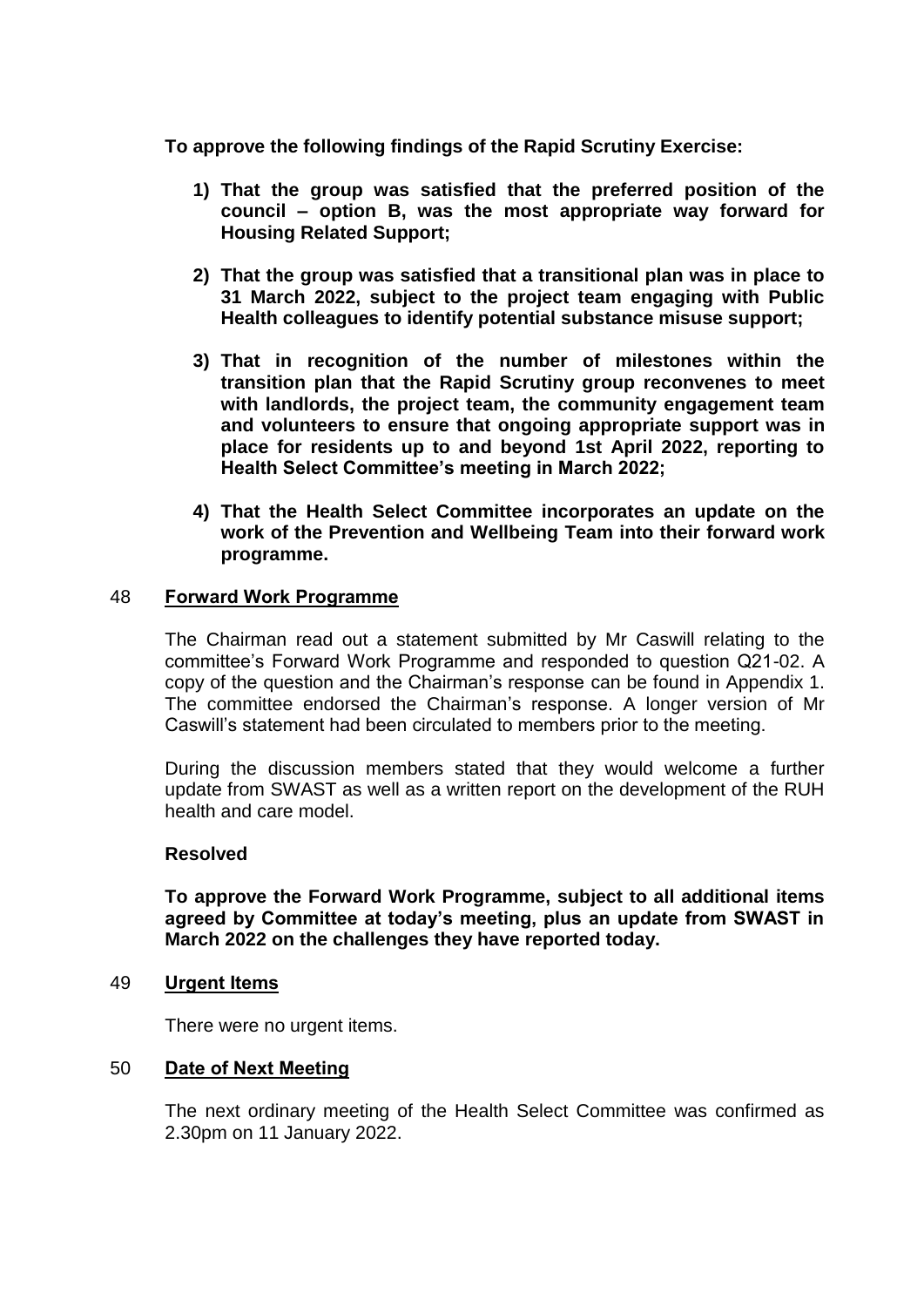(Duration of meeting: 10.30 am - 1.40 pm)

The Officer who has produced these minutes is Matt Hitch matthew.hitch@wiltshire.gov.uk of Democratic Services, direct line, e-mail matthew.hitch@wiltshire.gov.uk

Press enquiries to Communications, direct line ((01225) 713114 or email [communications@wiltshire.gov.uk](mailto:communications@wiltshire.gov.uk)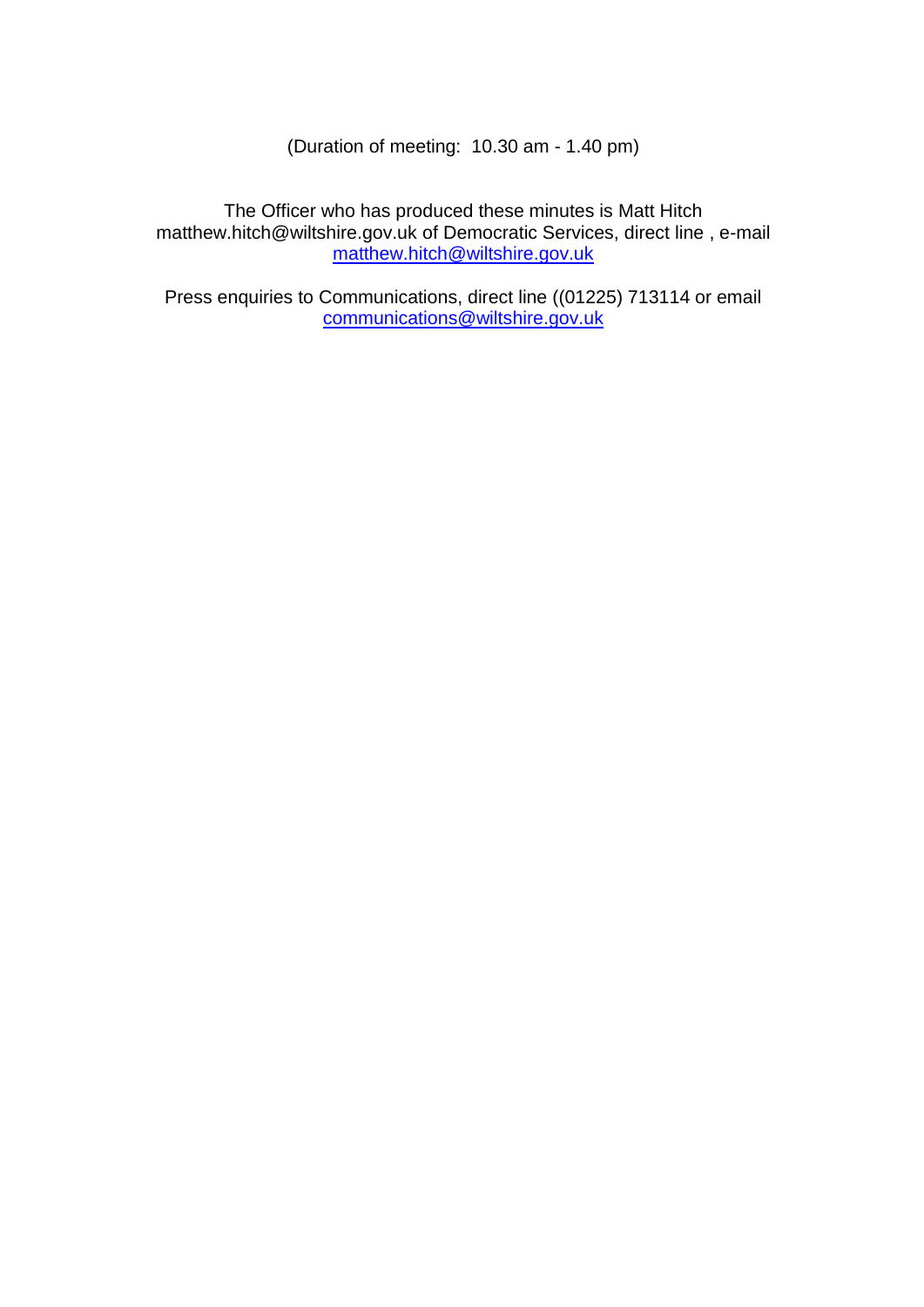# **Wiltshire Council Health Select Committee 2 November 2021**

# **Item 5 – Public Participation**

# **From Chris Caswill**

# **To the Chairman**

# **Question (Q21-02)**

The only item on this Health Select Agenda which even begins to address the currently very serious health delivery issues for the people of Wiltshire is the one titled: **South Western Ambulance Service Trust - Engagement with the Health Select Committee -** where the possibility is floated of a discussion of the ambulance service's performance levels. In the meantime, in the real world, Wiltshire's COVID levels have increasing dramatically, to the point where the County is reported to have the worst figures in the country. This in turn must be putting further strain on Accident and Emergency services and staff, at a time when A&E Departments are said by many reliable sources to be at breaking point. Hospitals are reporting many Never events and many are at the highest levels of alert. Hospital waiting lists are now at record levels, and even cancer services are being delayed. At the same time, there is growing public and Government concern about access to GPs and GPs are threatening to go on strike. Minute Item 42<br>
Whice Participation<br>
Undic Participation<br>
Chris Caswill<br>
the Chairman<br>
enda which even begins to address the<br>
sesues for the people of Willshire is the one<br>
sesues for the people of Willshire is the one<br>
ti

My question is - why has this storm of issues passed this committee by? Why do almost none of them appear on your agenda for scrutiny, nor even on your Forward Work Programme? How is this compatible with your remit which includes the remit to "review and scrutinise any matter relating to the planning, provision and operation of health services in Wiltshire" ? Could it be that you are ideologically accepting the Government's unevidenced claims that there are no crises in the health services, rather than doing your job of evidenced scrutiny on behalf of the people of Wiltshire?

# **Response**

We would like to thank Mr Caswill for his questions and statement, and state that we fully acknowledge the current Covid-19 case rates and the ongoing impact of infections on hospitals, on waiting lists and of course on Wiltshire residents.

We also agree that this Committee has a very important role to play in highlighting the pandemic situation and scrutinising the effectiveness of the response to it.

Having received Mr Caswill's questions, we have looked back at this committee's agendas over the last few months and, having done so, would disagree that we have not been focused on the pandemic. We have reviewed a great many issues that directly relate to the pandemic, such as the impact on Elective Care waiting times, on the Wellbeing of health and care staff, on Mental health services, and – today – on our ambulance service. But we agree we have also made space for other issues that